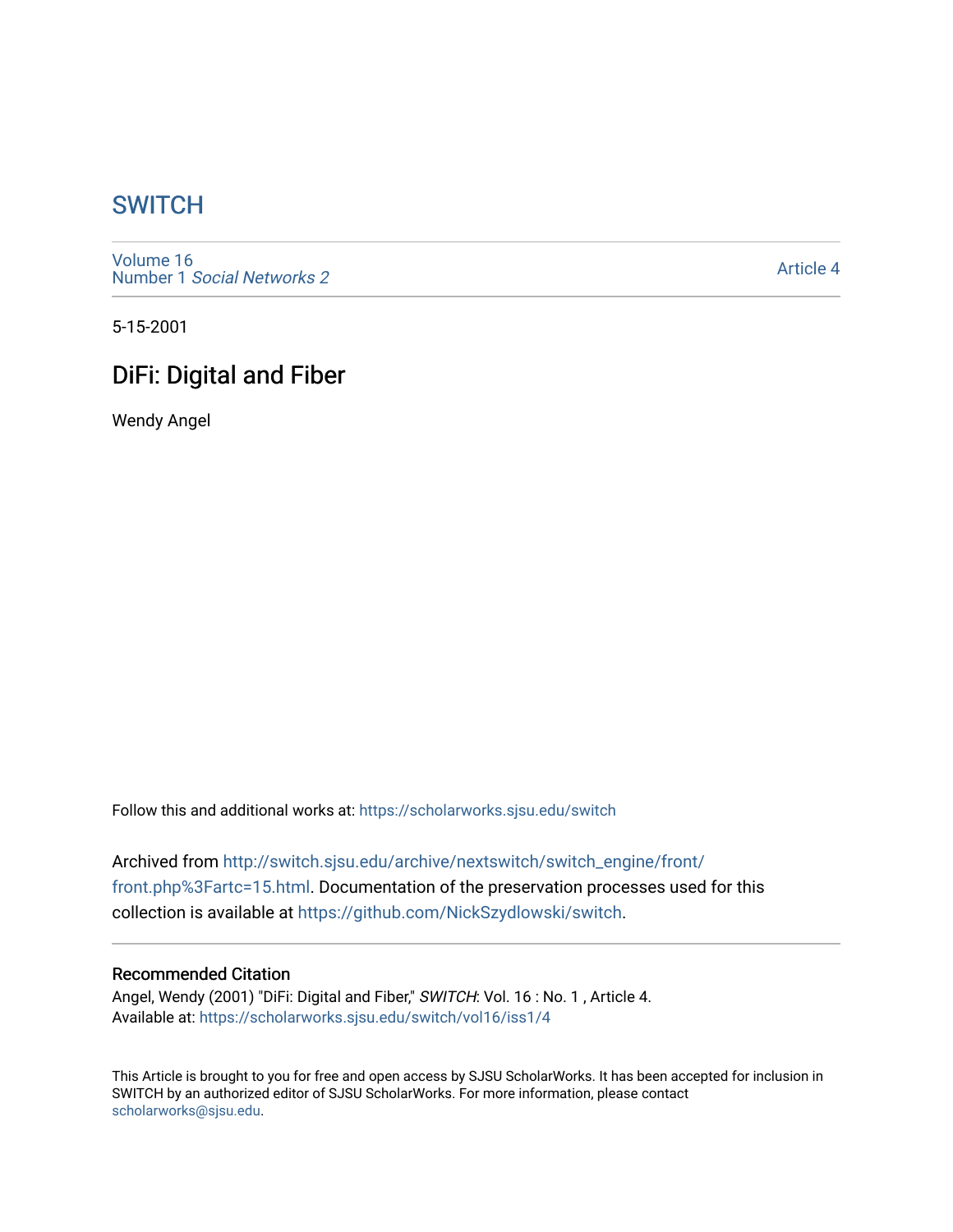## SWITCH





## **DiFi: Digital and Fiber [Wendy Angel](file:///Users/nszydlowski/Desktop/websites%20copy/Switch%20Journal/switch.sjsu.edu/archive/nextswitch/switch_engine/front/users.php_w%3d17.html)** on May 15 2001 **[issue 16](file:///Users/nszydlowski/Desktop/websites%20copy/Switch%20Journal/switch.sjsu.edu/archive/nextswitch/switch_engine/front/front.php_cat%3d20.html)**

**This text explores a network of interrelationships between two superficially disparate media. Digital and fiber are entwined technologically, linguistically and socially. Digital culture does not only appropriate fiber vocabulary, it shares meaning that is tied to the history of fiber in art and civilization.** 

DiFi: Digital and Fiber

#### Terms

The Information Age is a postindustrial, postmodern era epitomized by digital systems. However, fiber has been instrumental in culture from the start. Significantly and historically fiber and textile works have maintained a constant expanding role in social evolution. And, comparing fiber heritage with digital reveals characteristics that locate new media in temporal continuity with art and culture.

Restrictions of what substance is permissible for art have been repeatedly challenged. Mind-good-body-bad philosophies are not paramount, and we do not define art according to the suitability of objective or subjective matter that is engaged. We experience and contemplate ranges. Art is permitted to engage in combining and recombining media and meanings, attaching or lacerating structures and doctrines, and sowing or shredding social behaviors. Although we cannot fix a set definition of style or subject on art, form follows function in elegant design, and content merges with manifestation in successful art. Content may be identified with meaningful information. So, the arts are uncertainly, complexly and essentially information media.

A cross-stitching of terminology between digital and fiber spins dizzying patterns in cognitive webs. In Greek the root word for art, craft and skill is also text, context, texture, technique, technology and textile. The Latin, textus, extends to weave, web, net and fabricate. Fabrication branches to other terms relating to construction including form, formula, inform and information. Digits, or fingers, used to craft material, also count and sort. Fingers type and fingers sew. Fiber, an organic or synthetic physical substance, is used to describe immaterial well as material systems. We speak of social fiber and moral fiber as well as filaments that constitute the extracellular matrix of biological connective tissue.

The scope of digital and fiber products and processes challenge dichotomies. Digital and fiber media are flagrantly bipolar in a classical context that segregates mechanical, virtual or ephemeral media from natural, tactile and concrete media. But, integrated thinking embraces disparity and champions amalgamations. Inclusive reckoning defies rigid divisions between utility and meaning, survival and knowledge and other body/mind issues. In a pluralistic field a multidirectional expedition into the organizations and meanings of digital and fiber is fitting.

Prehistory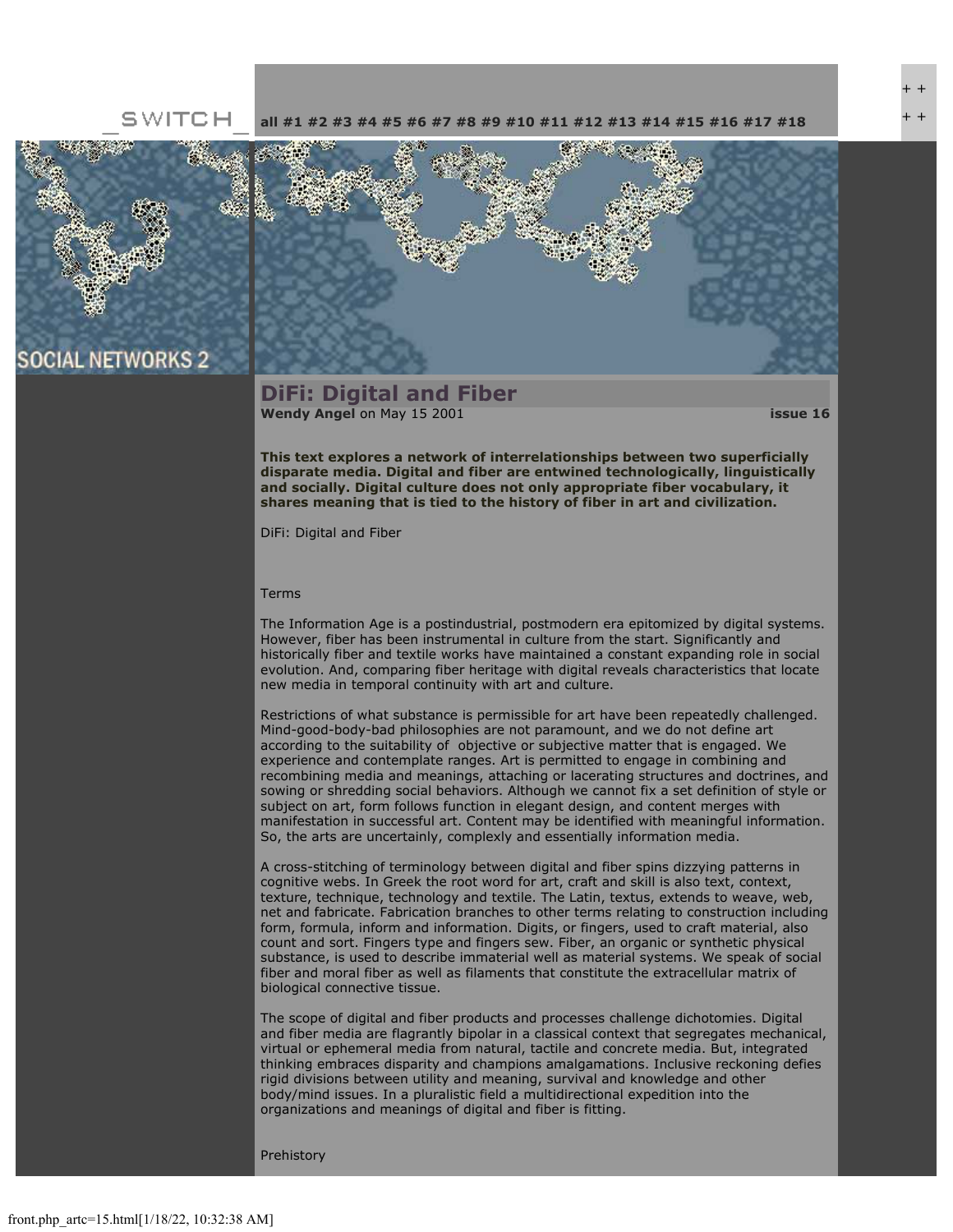Summaries of the pre-history of computing mention counting notations, calendars, clocks and megaliths. Generally the abacus is called the first calculating device. Then, there is a 4000 year leap to 1642 with Pascal's adding machine. Reference is made to the invention of algebra, from al-jabr, to mend, literally ``the reunion of broken parts.'' Again, there is a leap to the 19th century and Boole. Other names and devices dot the historic expanse. But the curtain really rises on Jacquard's Loom of 1881. The story rushes on to the eccentricities of Charles Babbage and Augusta Ada Byron, Countess of Lovelace, who used a Jacquard loom, the only available machine with enough complexity, to develop the hard and soft ware of the Analytic Engine that amazingly includes the main components that are present in modern-day computes: memory, processor and input/output protocol.

This sketchy account of computer history leaves the impression that not only the contraptions, but also, the social structures that relate to computers, began in Victorian parlors. The 4000 year jump in the story of information technology indicates that the modern era of industrialism, and the social economic and political transformations it propagated, was the biggest social boom since the dawn of civilization. Joseph Marie Jacquard's monumental contribution in 1801 was that he devised a loom capable of weaving and reproducing patterns of great complexity.

The importance of pattern is not only related to the economic value of fabric, it is related to the heritage of textiles as information/art. Complexity and reproducibility in textile patterning brought industrial mechanization up to code with the social and cultural demands of textile production. Thus, modern factory-made textiles were able to continue a lineage in a technology and art symbiosis that had evolved along with fiber from prehistoric times.

Mechanical processes exist in intricate natural systems and organisms, such as, the solar system and the human body. And, prior to inventions of automated devices humans utilized mechanical processes. Artifacts of preliterate cultures show evidence of counting and signage on stone carvings and cave paintings. This establishes the arts as information media at least 30,000 years ago. Reeds and skins are more perishable than stone; so, we must imagine the styles, inscriptions and decorations that adorned the bodies, dwellings and rituals of prehistoric communities. But, if pigment was used to paint on cave walls then, it is likely dyes were used to inscribe and decorate more portable and fragile materials. Furthermore, carving and painting are methods to calculate, transmit and record socially significant information, are knotting, stitching and weaving are flexible, portable methods favorable to accounting, signage and signaling.

Signals relating to identification and affiliation are ubiquitously related to the human body and social groups. And, the intimate felt experience of the body impacts the mind and attitude. For example, soft and smooth versus rough and prickly sensations infuse products with merged meaning and utility. Close to the skin, silk is more user-friendly than wool, whereas wool is optimal in the damp cold. Substance and procedures that stimulate relief, comfort and pleasure are of central concern, and they are fundamental to ontological, social and economic systems. The desirability of silk etched a trade rout between Europe and China. And, understandably, fiber products are fashioned in symbolic as well as useful ways. Additionally, fibrous structures are useful representations for ideas relating to complex interwoven, interconnected and interrelated forms of ontological, cosmological and social systems.

Fiber work is ancient. Looms were among the earliest technologies. Textiles held a lead in the industrial revolution. And, a weaving machine is appliquéd onto modernism as a monumental foreshadow to the Information Age.

### Industry/Information/Technology/Art

Computers and textiles industries have comparable features. Both industries make products of extreme value built with cheap elements. Both digital and fiber media utilize hard components; yet, their functioning substance is soft. The products of both industries are more ubiquitous than is apparent. Computers and textiles are integrated into a diverse range of products in which they are embedded. For example, a car is not a computer or textile but it has an oxygen sensor and belts. Social history is entwined with fiber and digital to an extent that is seldom obvious.

Both computer and textile industries function with related labor needs supporting a class system of workers, management, and designers. Owners of the industries are among the wealthiest most powerful members of society. The use and possession of computer and textile products situate people in the social order. The quality of product used corresponds to social status. And, those without adequate access to computer or textile products are outside the social loop of the industrial culture.

The importance of textiles as a major industry is valid. However, this socioeconomic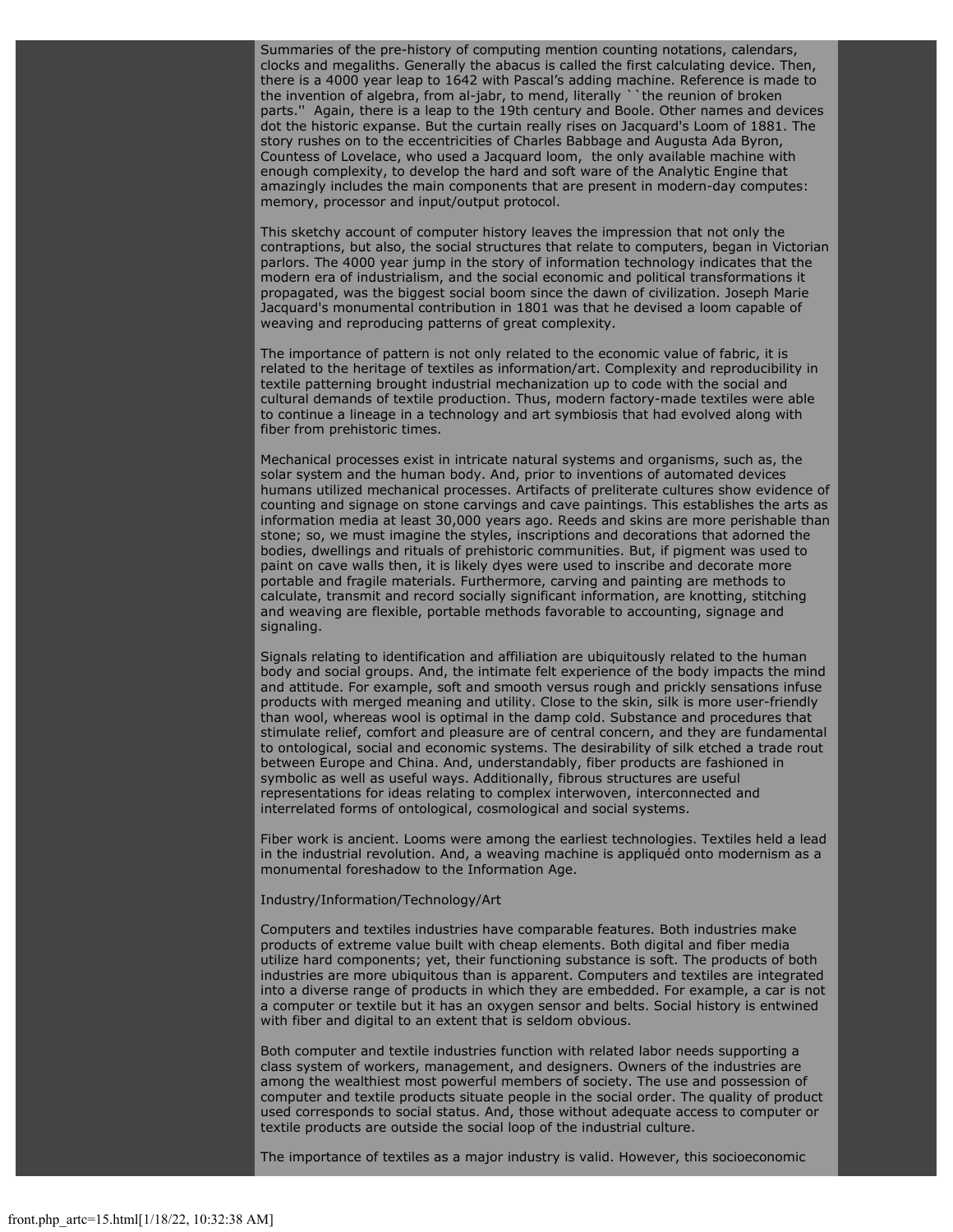aspect pales compared to the history of fiber and textiles as information media. The significance of complex reproducible patterns falls into place in relation to textiles as information devices.

Incredible tapestries illustrated symbolic stories, like paintings and stone masonry, in eras when textual information was unavailable, exclusive or forbidden. But, the ubiquitous use of fabric extends beyond the art of tapestries to clothing, furnishings and other accessories. Fashions and fabrics maintain significant semiotic power in the maintenance or disruption of societies. In light of this, laws and regulations are enforced to rule the acceptable use of textiles. These range from uniforms and insignia, to restricting the use of purple die for royalty and forbidding the burning of national flags. Fabric related traditions, laws and prohibitions are not based on fiber as a utilitarian material, but on fiber products as signal-transmitting information media.

The work of artists and designers is not just technical and decorative. It is to design the information that will be distributed via the fabricated product. Artists work within or outside of the approval of ruling authorities. Art, like science and philosophy, is useful, not just as a device to perpetuate dogmatic norms, but as amethod of sorting meaning in complex, abstract and uncertain contexts.

Art can perpetuate alternative modes of perception and cognition. Adaptations or rejections of industry standards manifest in minority styles and obscure fashion statements. The fusion of diverse traditions of art and culture nourishes a pluralistic flexibility. And, popular culture manifests a tribe-like discourse that contrasts with topdown mediation. Subcategories and alterations grow out of the most accessible, and least refined elements and processes, from macramé to freeware.

We can compare trends emerging on the internet to folk arts. Neither proper nor sanctioned, they adopt the most accessible techniques and foster rustic, divergent and idiosyncratic styles. Creative use of home computers and the internet resemble traditions of embroidering, quilting and needlepoint. Design and craftsmanship ranges from shabby to elegant while ignoring industry standards. Convoluted, unrefined and personal themes, along with practices of interactivity, collaboration and sharing, are integral characteristics of fiber and digital 'folk' art.

At ctheory.com, Michael Dartnell compares HTML to needlepoint. "The significance and impact of HTML, like that of needlepoint, lies not in the truth of what is told, but rather in their telling, which is social, told at specific moments, socially altered, and part of socio-political argument. Echoing Benjamin's aestheticization, de-spaced and re-placed politics are less a realm of debate, decision and resolution in a movement toward absolute truth than one of representation of human experience."

Considering the internet as a descendent of both computer and textile industries, with digital and fiber roots, contextualize important relations between information theory and cultural theories. Digital culture does not only appropriate fiber vocabulary. It shares meaning that is enmeshed with, embedded in, and derivative of fiber's heritage as an information and art medium.

Props, Costumes and Positions

"If you wear a cowboy outfit you can be a cowboy, too." The Gold Coast Singers, circa 1960.

Social position, personal identity, and indications of desirability are varieties of information transmitted via apparel and accessories. Garments broadcast the identity of a person. From kilts to kimonos, attire that exhibits rare elements and expensive craftsmanship signifies the extraordinary value of the personality. Refined threads and exclusive dies combined with brilliant patterns and immaculate design identify a person as elite, intelligent and impeccable. Through fashion and fabric, a plethora of terms cross-dress between visual and evaluative social characterizations. For example, either costume or character can be identified as bright or dull. Our identities and affiliations are branded in how we are outfitted. Labels and tags categorize our status as incorporated or excommunicated.

In a digital culture using and owning high-tech products for work and play are signs of wealth and authority. We wear, as well as employ, technology. Armies, palaces and academies are furnished with informative systems, of both textiles and computers, that correspond to the position and function of affiliates. Proper and appropriate uniform is worn to conform to standards and comply with established standing.

We can alter or falsify information, like wearing inappropriate cloths or badges, to deceive or disrupt a system. The manipulation of garb, like other organizational adaptations, functions effectively to disguise and camouflage, as well as inform.